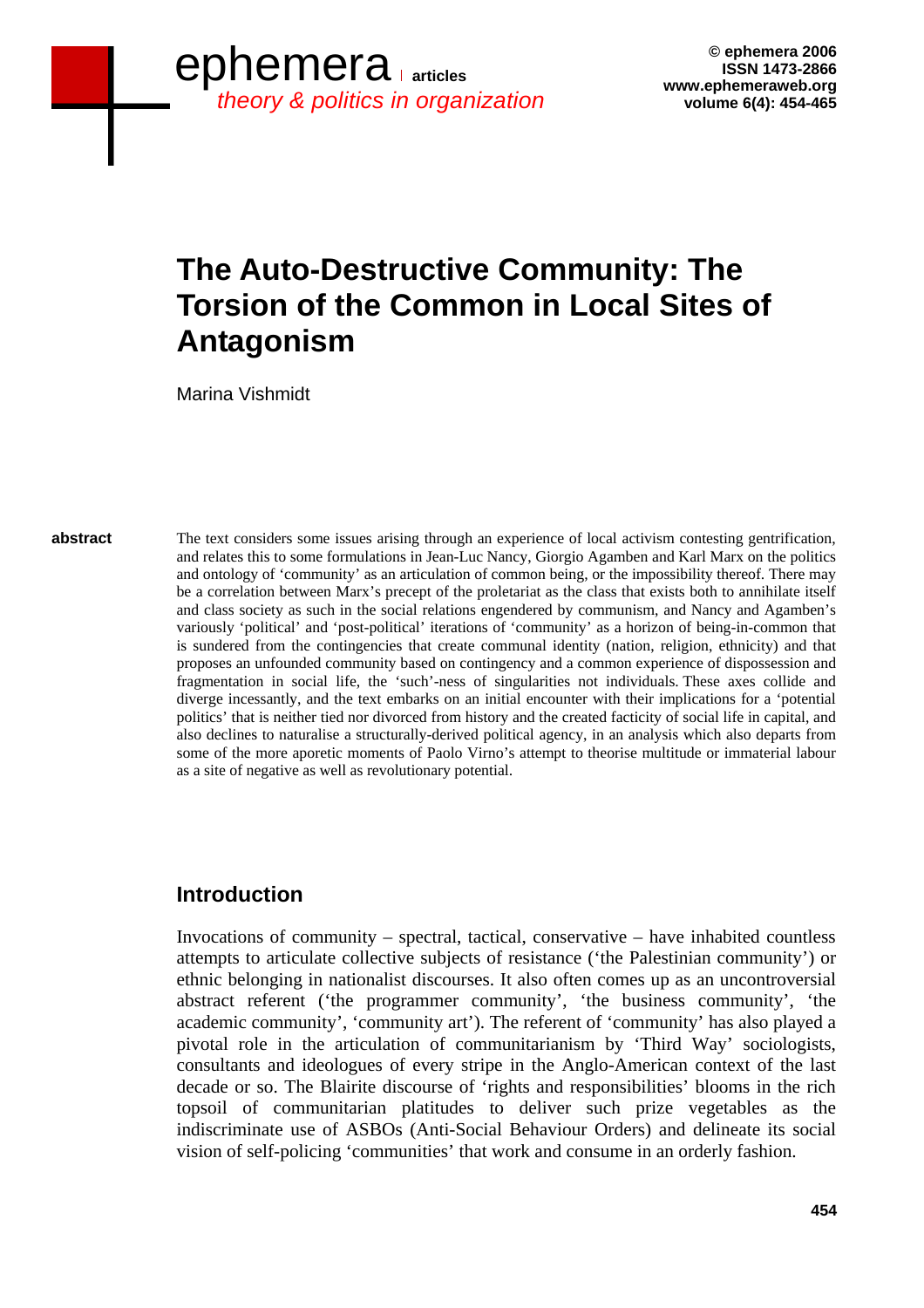The use of 'community' for aggregates of people, whether in everyday speech or in sociological analysis, in the West, both underlines and espouses a notion of society as a collection of individuals contingently bound together either by lifestyle, professional status or geographical locale, in the case of the average subject of media scrutiny, or immutable cultural ties, in the case of 'ethnic communities'. The iteration of 'community' would now appear to have become so universally administered and vague, beholden both to what is received as outmoded identity politics on the left and communitarian sophism on the centre-right, as to downgrade it from any utility at all, prompting many activists to turn to less monolithic arbiters such as 'affinity groups', 'networks', 'multitude', and a host of other context-driven designations. Moreover, this problematic has been recognized and negotiated at different levels for a couple of decades now, ever since 'community' came to prominence as a widespread signifier, one that marked the obsolescence of 'class' as a category of sociological and economic analysis *pace* a notional neoliberal consensus.

On an ecumenical level of generality, 'community' is a way to subsume alterity and conflict, a way of managing and mediating social contradictions in the register of the collective. But even at this level of generality, distinctions obtrude. Depending on the stakes and the actors, it is an ideology dissembling the absence of anything like this evoked co-presence in an atomized and consumption-oriented present, or an oppositional claim on its revival. The spurious use of community in the communitarian rhetoric of policy-makers and think-tanks or in the marketing of residential developments has important asymmetries, while occluding key commonalities, with the concept of community at work in yesterday's 'utopian' and today's 'intentional communities' with their paradoxical principles of retreat and collective engagement, and the diversity of social, religious, cultural and political profiles across, if not within, such formations. The community of happenstance, of attachment to *habitus* or shared daily experience, is different of course from the community of volition, which may depart from principles of dissatisfaction and exit from, rather than attachment to, the status quo. And again a community incited by shared lifestyle and economic status to be found in a 'gated community' is a very different affair from an anarchist or a religious commune, although both exhibit a comparable response to the politics of fear in contemporary society.

For all its complex genealogy, the notion of 'community', without being juxtaposed with the previously-cited 'network' or 'multitude' experiences of organization and action, seems to still offer a salient category for looking at the composition of local movements around local issues that are immediately systemic and global. The dimension of 'place' and 'habitus', as well as the immediately problematic character of organization among diverse and at times incompatible agendas is present in even the most perfunctory instance, or analysis, of 'community activism'. A local focus often provides the most concrete illustrations of the confluence of class, race, property and power relations obtaining in an area that spurs certain campaigns, and guards against the benign abstractions of 'multitude'-style theorizing and the insularity of 'activist' culture, as well as developing a specificity that can subsequently inform broad-based resistances of reinventions.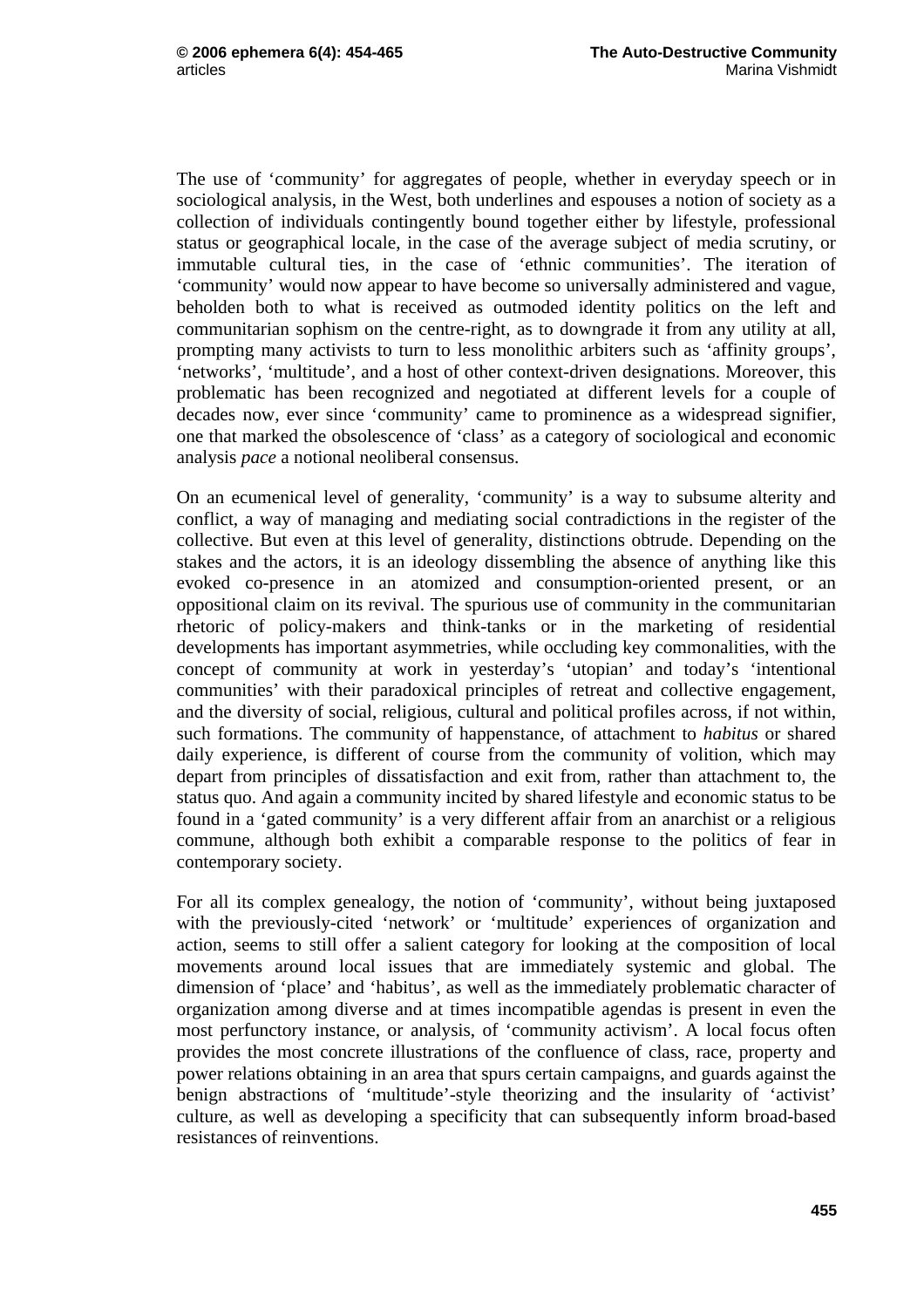\_\_\_\_\_\_\_\_\_\_

Here what has been referred to as the 'movement of movements' can be deemed an instance, but not a definitive form. Similarly, 'networked' organizing need not be fetishized beyond the modes of communication and the complex and variable political articulations it makes possible, lest it become a spectacularized and insurgent example of the organization theorist's pet paradigm of 'the strength of weak ties'.<sup>1</sup> 'Community' is such a refractory term because of the unsustainable number of contradictions it is called upon to manage, and it is these internal differences that lend a hectic and a mobile aspect to what at first seems to indicate a static, habitual state. It can function as a limit of possibility and a point of capture. It can emerge as a tangible hub for praxis that would otherwise be defeated by the immensity and complexity of the issues, even after critical analysis has done the preliminary ground work of exposing connections and continuities. It can also be an act of pacification that divides up restive local populations into the 'community' and its 'others', into subjects of regeneration and objects of policing.

#### **'Community' in Urban Social Movements: The Return of the Site-Specific**

What has so far been termed 'community activism' should first be located decisively on the terrain of 'urban social movements' – a claim on the city. Such a claim proceeds by countering not only the global logic of capital in its address to the specifics of place, but in reacting against the close and abrasive inequities generated in specific place by specific actors and identifiable tendencies. Such inequities are propagated in cities where 'international competitiveness' is honed by the withdrawal of even the equivocal social rights of the welfare state era, leading to active displacement of low-income populations by middle-classes in the state and privately-subsidized pursuit of higher land values and more uniform exploitation. Resistance to these tendencies, and the creation of other subjective and social possibilities, is the aim of those who organize and take action in their own backyards. Such struggles for local self-determination may fall under the heading of 'community politics' that become articulated as urban social movements. We can refer to the concise definition of 'urban social movements' found in Stephen Lanz's (2006) 'Capillaries of Emancipation: Substitute economies and urban movements in Rio de Janeiro and Buenos Aires': "urban social movements are collective actors organized in an urban territory and independent of political parties struggling for fair collective consumption and the utility value of their city, for cultural autonomy and neighbourly life.... A reaction, namely, to the logic of capitalism that transforms cities into commodities, to the logic of an authoritarian etatism that prevents cities from becoming democratic communities, and to the logic of a standardized mass culture directed against the cultural autonomy of individual groups of the population". Lanz concludes, however, that the prospects for such popular mobilization at present seem more viable in the South American cities where the social movements discussed in the article have been underway and have made remarkable (and, for Western

<sup>1</sup> A recent and very cogent discussion of the myriad inflections of the 'network' is the Geert Lovink call for the New Network Theory conference to be held in Amsterdam in June, 2007.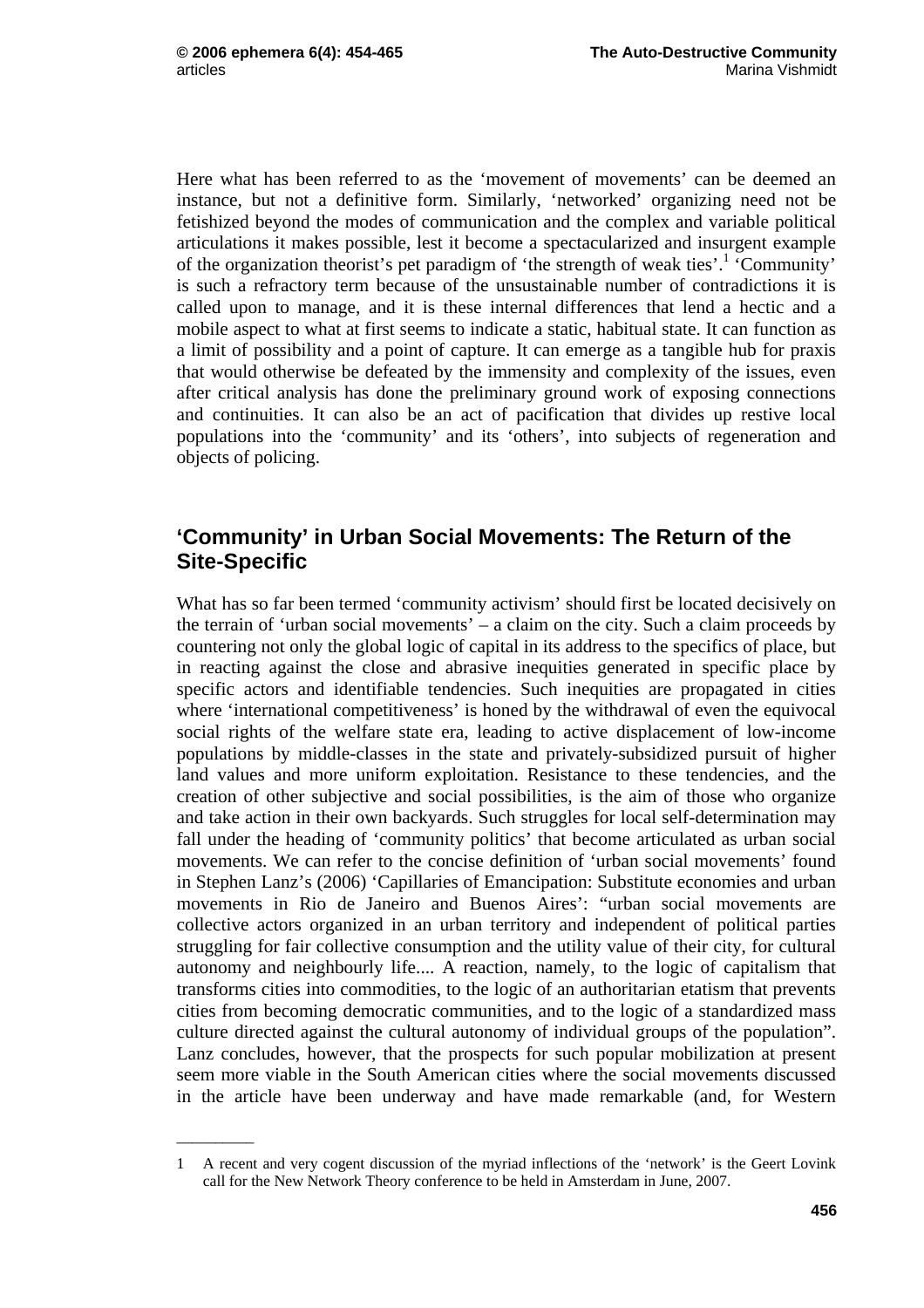\_\_\_\_\_\_\_\_\_\_

commentators, easily romanticized) inroads into the social and political structures of the general population and the acutely impoverished alike.

However, in this case, it is the experience of collective self-organization in Western European urban milieus that seems to pose the most open questions, compromised as it is both by illusory affiliation with an increasingly phantom social guarantees of the welfare state and the concomitant mediating organs of centre-leftist parties and unions, and the resignation produced by approximately 30 years of defeat for progressive or radical politics across the board, not to mention the growing severity of the exigencies of daily survival that has been one of its results. There is also the experience of institutionalization and bureaucratization of what were once grassroots campaigns without the emergence of viable popular alternatives, leading to unedifying face-offs between the co-opted and 'reasonable' rhetoric of inclusion used by 'community partnerships' and the critique of anti-capitalist factions, where the only common ground is the alienation of broad swathes of the people affected from the terms of the argument that is supposedly taking place in their name. Even this level of antagonism is largely cosmetic, as local social movements, for example in London, are too marginal to command the level of support that would be required to seriously contest the operative logic of profit in city management, now catalysed by the impending Olympics. Also, local issues are only sporadically of concern to them.

With the 'creative destruction' of the lower-income neighbourhoods operating on a scale of impunity that requires only defeat and distraction for its semblance of consensus, if any, what is the lookout for modes of organization that would have some purchase on the yawning divides not solely among anti-capitalist activists, liberals, and 'normal people' but precisely on those 'normal people' presumed to lack political agency because too deeply enmeshed to the problematics of survival? Widespread bitterness but pragmatic queiscence becomes the order of the day in those neighbourhoods which have experienced rapid and cumulative defeats – not solidarity and not combativeness, at least not in the majority of situations here in London. Is a politics that "emphas[izes] the circumstances of power – the circumstances of property – the circumstances of violence" just one extra unneeded worry for those thus demoralized, even and especially when such a politics is unbearably urgent?<sup>2</sup>

The fragmented and inauspicious terrain described so far admits of other considerations, considerations vital to extracting any sense of possibility from the self-fulfilling prophecies of capital. This may be that a fragile and difficult alterity, the plurality and opacity of social relations in today's 'deprived' urban area, can itself be a ground for action. The common experience of work, of poverty, of submission, compulsion and frustration is the banality that fixes the horizons for most, and this common horizon may be a catalyst, however ephemeral and awkward, for alliances that do not cement an identity but are produced in struggle. The struggle may be against specific circumstances, specific abuses, a range of political experiences or none may be brought to bear, but this common horizon, of difference and dispossession, of splintered and tenuous constellations, may be one way of thinking 'community' beyond either the

<sup>2</sup> Ulrike Meinhof, quoted in *Ça sera beau* (*From Beyrouth with Love*), a 2005 short film by Waël Noureddine about illicit life in Beirut.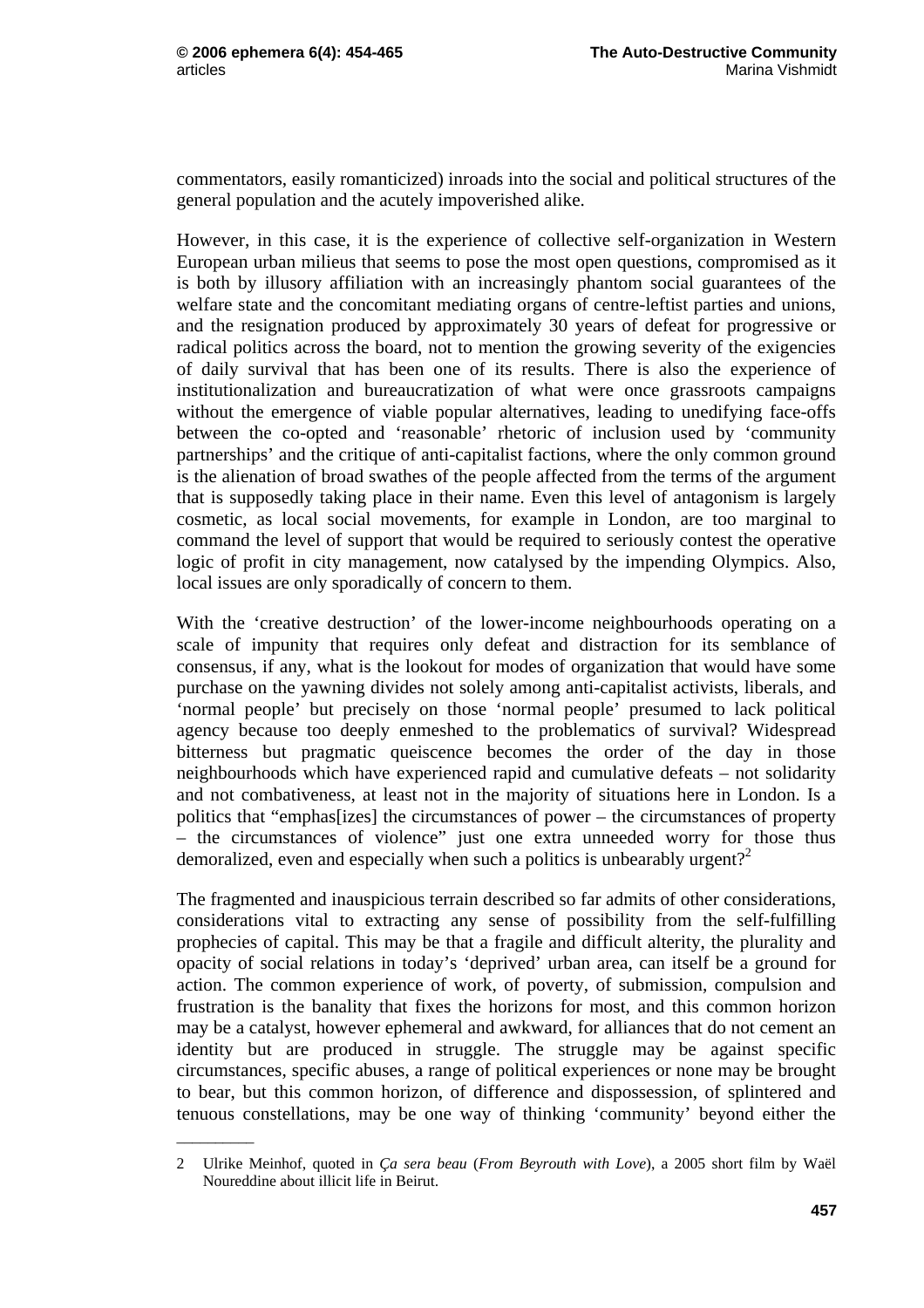bromides of 'communitarianism' or the oppositional 'strategic essentialism' posited by Spivak. The thought of such a provisionality needs to be articulated with an older idea of a 'circulation of struggles', in order to find out how struggle located in specificity and locality is instantly communicable due to its ubiquity as a phenomenon; for example, culture-led regeneration in Western metropolises. Each situated struggle, moreover, is already transversal, as a critique of urban re-structuring takes in a critique of authoritarian power structures, privatization, racism, ecological damage and deliberate blight, to name just a few.

The intention here of invoking 'community' as a term of analysis is its proximity to depoliticization, and the conceptual potential to re-define politics. A thinking of 'community' with and beyond its current instrumentalities can help formulate a notion of struggle rooted in mundane and proximate issues that can afford to be more rigourous than the 'social factory' as a way to re-situate struggle from the workplace to the whole of social production in all its particularity. These reflections arise from a period of engagement (ongoing) with a local campaign that organized around the 'regeneration' of a poor, ethnically mixed, socially polarized but increasingly gentrified borough of East London, and what such market-driven policies have meant for housing and social services provision to the mass of lower-income and migrant populations who are being 'class-cleansed' from an area where survival is increasingly beyond their reach. The campaign succeeded in highlighting these processes through a focus on two long-term local resources – an Italian cafe proprietor and a Caribbean groceries merchant – who had been evicted or were under threat of eviction due to local and central government's support of real-estate speculation, which frequently entailed mysterious fires and the abandonment of whole city blocks to rot until a higher bider came along.

The tactics of the campaign were fairly unequivocal, including occupation of contested spaces like the evicted cafe and boisterous neighbourhood assemblies, which prompted much attention and documentation from all levels of the media. But the political direction was not always so clear, with a liberal and populist rhetoric eventually coming to define the campaign's communications and long-term planning, if not its aims and inspirations. This was less than surprising, considering the incredibly diverse and ad hoc composition of the campaign. Political experience ranged from local party politics to none, with the resulting divergencies in ideological commitments. This also drew on and contributed to the concertedly pragmatic tone of the mobilization, which never acquired the reflexive dimension that would have allowed it to adapt and expand to changing circumstances. Rather it dwindled to purely instrumental and/or de-politicized goals, i.e. fundraising for a remaining leaseholder's legal campaign and writing incessant indignant letters to local councillors, on the part of one campaign member.

It was through this involvement that notions began to coalesce around the effect and affect of differences in instances of political activism that would initially seem to feed off the unity of the local or take the 'community' as a referent. This seemed to have further ramifications in the sense of whether differences could be most fruitfully interpreted as productive in theorizations of social change that pivot on the dialectic, e.g. Marx. Or whether capital can be retained as an axiomatic in the potentially more open-ended and destabilizing ontological vectors exemplified by post-Heideggerian writers of political philosophy like Giorgio Agamben and Jean-Luc Nancy – vectors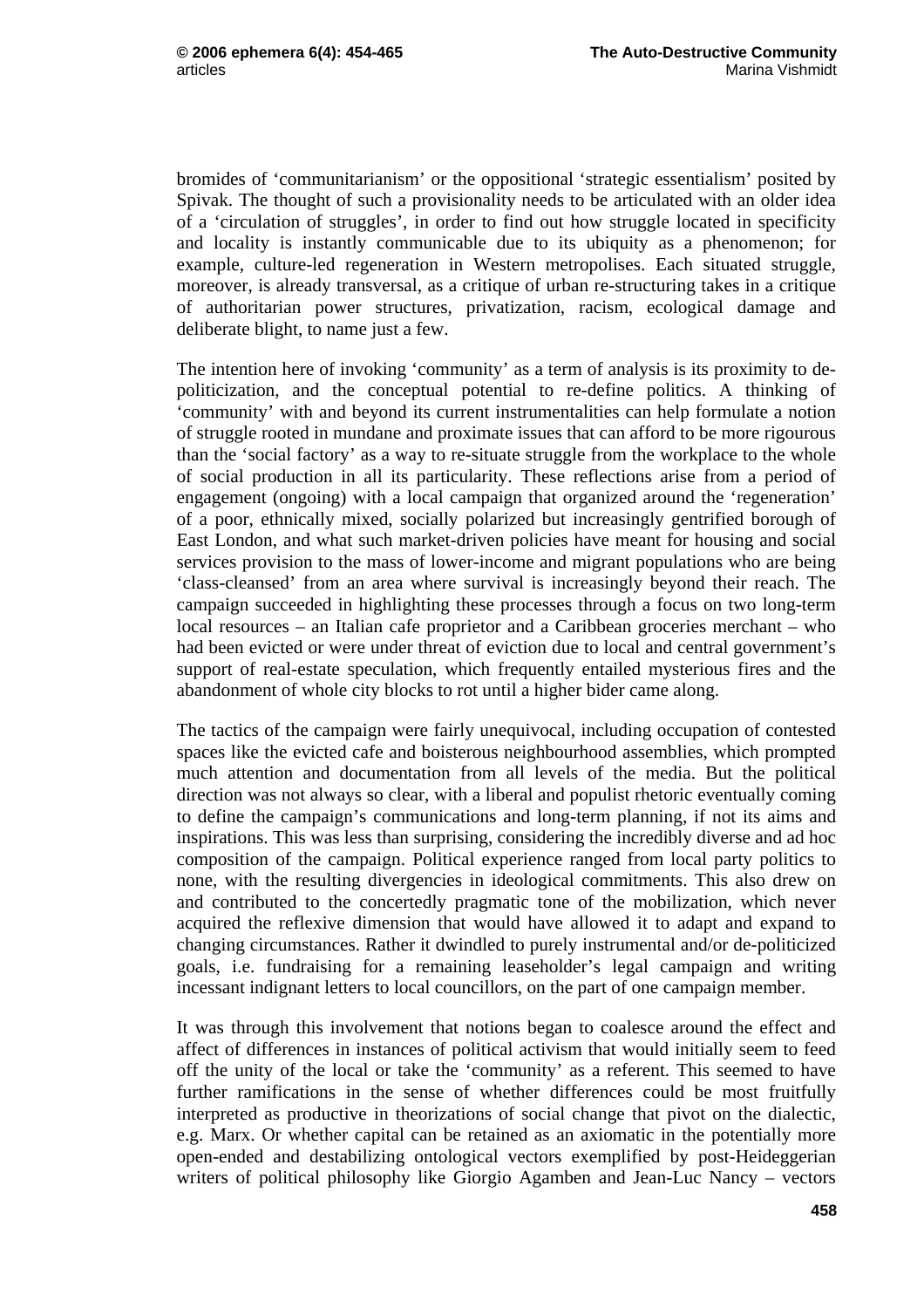that however, especially in Nancy's case, still seem to have some contiguity with the frictional productivity of *a* dialectic, with his discussion of 'non-relation' as key to the limit-praxis of 'the inoperative community'. There is also a register in which we can speak of 'disapparance' as integral to both such an intricate re-/unworking of community as a form of co-existence and belonging and Marx's articulation of the proletariat as the class that realizes itself via the abolition of class society. Both seem to imply the movement of radical self-questioning or dissolution in order to bring about a future – a future that is immanent in the conditions and practices of the present.

With such provisional co-ordinates, using premises ever open to revision, I set out on the following course, making no premature claim to a definitive encounter with any of the thinker's deployment of 'community' but hoping to insert what I have managed to gather into an immanent critique-in-progress of a specific political experience.

## **All That Is Communal Melts Into Air**

\_\_\_\_\_\_\_\_\_\_

The task of reformulating a concept of 'community' that would extend this affective and critical precision and at the same time vitiate the reification of historically contingent relations implicit in the thought of community as a given and ahistorical entity, one that would project it as a site of resistance and production of forms of life, is an interesting one for contemporary political theory. It entails an investigation into community as a type of praxis whose principle is its own dissolution, and its existence at all as a facticity to be mediated, altered and perhaps undone. This seems to instigate a fertile junction with Marx's thesis that a fully human existence will only develop on the condition that the working class eliminate itself as a working class, triggering the disappearance of class society as a whole, and the economic delimitation of people's lives that such arrangements enforce.<sup>3</sup> A community constituted by its separation from the means of production (the proletariat) has to eliminate its own conditions for existence – private property – before existence as such can be generalized.

This very Hegelian movement of sublation, preserving-by-overcoming, can appear schematic and totalizing, especially for the contemporary topology of marginal, incremental and largely reactive contestations of political or corporate will. But even without due care to dialectics, antagonism is plainly the basis of grassroots political activity. Groups coalesce with the agenda of negating a set of circumstances. The moment of constitution precedes formalization – over its duration, an informal group may link to others in circulation and escalation of the struggle, or it may turn into a more structured organization. Both imply going beyond the original set of circumstances that the group came together over the desire to negate, whether it's in organizational logistics or scope of action. But the constitutive moment of antagonism,

<sup>3</sup> See Marx (1845): "The proletariat, on the contrary, is compelled as proletariat to abolish itself and thereby its opposite, private property, which determines its existence, and which makes it proletariat. It is the *negative* side of the antithesis, its restlessness within its very self, dissolved and selfdissolving private property". See also Holstein (1979): "The worker must destroy him or herself as a wage-earner in order to become a producer".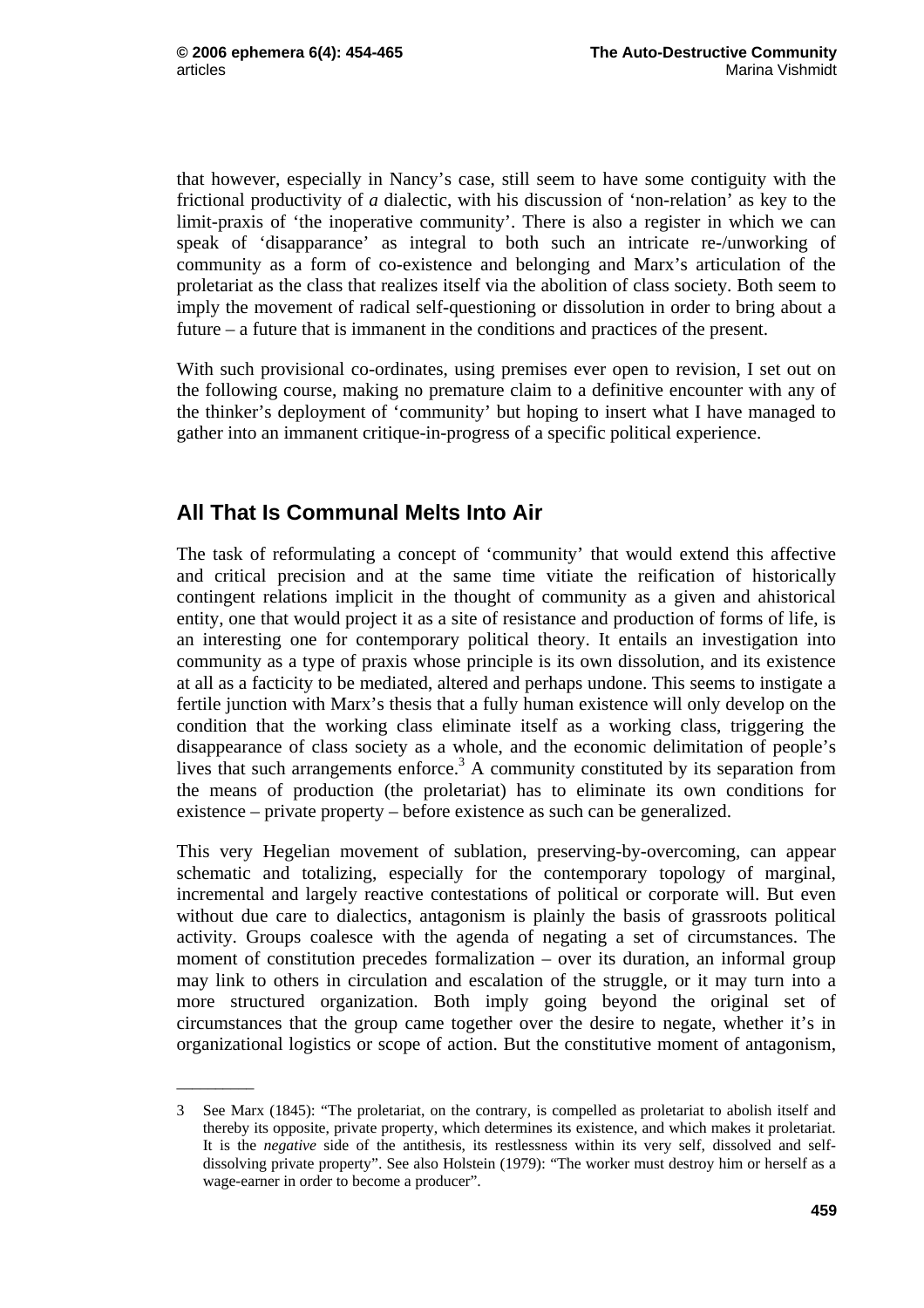however subsumed in pragmatic adjustments or simple entropy, is the motor that drives the operation of the group and keeps it in oscillation between tight accord and unravelling, as objectives, results and perspectives shift. The 'community' in this instance becomes a double movement between eradication and preservation: the eradication of the bases of its coming-together and a preservation of the being-incommon that has been produced. Further, this movement clarifies the provisional, frail and quotidian structures of being-in-common, with the lack of a telos precisely its most radical premise:

Community . . . is ordinary being-together, without any assumption of a common identity, without any strong intensity, but exposed to banality, to the 'common' of existence: it is egalitarian in the sense that our existences are all equivalent, thus making the existing inequalities even more salient. (Nancy, 2005)

This appropriation of banality and facticity as the 'common' of existence seems to reverse the earlier-cited ubiquity of 'community' as a neutral(izing) designation for situated persons and interests – a community oriented to the 'common' is neither in thrall to an external set of determinants that forces a collaboration to happen as a means to other ends, as workplace teamwork might exemplify, nor the weekly convocation of a local football team, but a converging over the conditions of daily existence, held together *b*y the conditions of daily existence – this might be the genesis of a political community. Nancy's speculation holds just as true, evidently, for a non-political community; the political consequences would consist in inhabiting this banality as open to intervention, the materialist approach signalled in the awareness that the 'common' is at stake. What is materialist about it is the erosion of the boundary between subjectivity and necessity, the self-cancelling shuttling between 'external' compulsion and 'inner' freedom that characterizes everyday life. The participants in a 'community of resistance' can briefly find the possibility of short-circuiting this dialectic (through direct action and other types of mobilization) while remaining circumscribed by it. The 'ordinary being-together', 'without any strong intensity' carries on as before, albeit charged with the experience that banality and politics happen in the same place, and are made of the same ingredients.

The constitutive experience of banality as the ground for a reformulation of 'community' could also draw an analogy with Marx's elaboration of the shift from initself to the for-itself of the proletariat in the revolutionary context. It also solicits a close parallel with Paolo Virno's (2004: 42) discussion of the 'right of resistance' in *A Grammar of the Multitude*, where it is defined as a practice belonging to a community assembled to defend either certain elements in common or its existence as such *f*rom attack by a centralized power. The 'right of resistance' here, as elsewhere in theorizations of the 'multitude', is structural rather than ideological: a 'right of resistance' may be deployed by the workers of a recuperated factory or by a Christian fundamentalist cult, for instance, as both could legitimately assert their defence of 'practices already rooted in society', marking the 'ambivalence' of the multitude that Virno also writes about. But those practices, because so inscribed, are deemed banal and nondescript until the point when they are threatened, and the threat conjures forth a community that was formerly content in the 'low-intensity' being in common – it is the threat which conjures forth a collective subject of resistance, the subject did not preexist the threat. If the community arises as part of a campaign to protect or preserve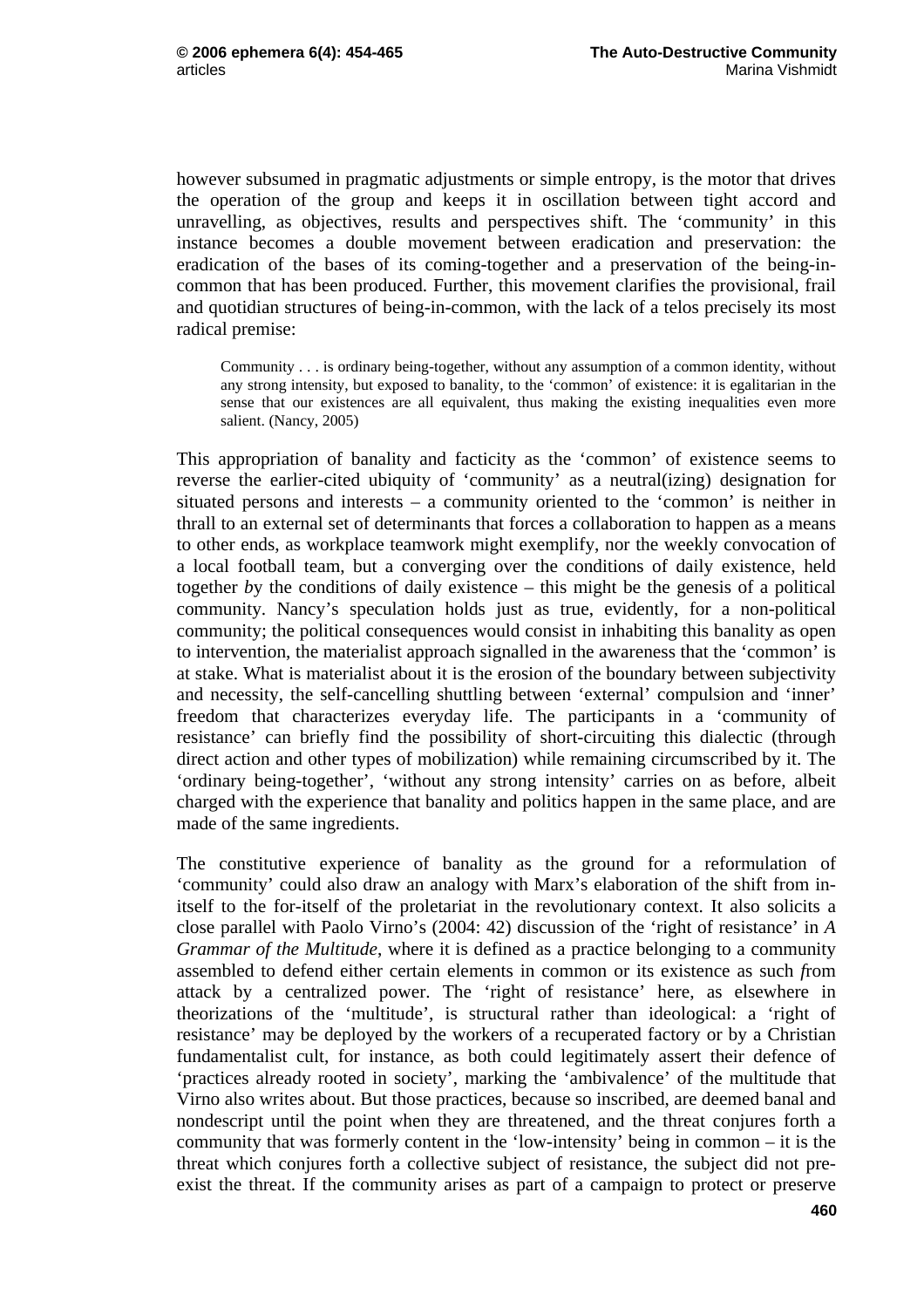practices or institutions, to expand possibilities of life for those marginalized by urban 'revitalization' or to maintain autonomy *per se*, then its existence as a community is predicated on negation – the elimination of the threat would in the same stroke eliminate the community. That is, unless, retaining Nancy's hypothesis, the sheer facticity of 'equivalent' (albeit situated and drastically unlike) existences is revealed as the only possible, if utterly vulnerable, means whereby community can not only come into existence but can only exist at the perpetual risk of dissolution.<sup>5</sup>

The 'being-in-common' of a community is defined by antagonism not merely to the pretexts of its coming together, but to the privatization of social experience. The community produces itself (it cannot be produced) as antagonistic in its collectivity, in its posing of another measure, yet it does not produce communal being, a substantive ground for being-together. Its togetherness is an excess, a byproduct of its antagonism. The relations that traverse it are embedded in banality, but not simply generated by proximity or contingency – they suspend proximity as found and imposed and craft relation out of non-relation and in reverse, just as all communication implies a gap, and the mode of the political is the production of what does not yet exist (Hedditch,  $2004$ ).<sup>6</sup>

Such an iteration of community, with its problematic connection to the notions of 'autonomy' or 'self-sufficiency' often considered attributes of communal formations, seems at this stage to be avoiding questions of organization. The movement of antagonistic constitution, the fluctuation between cohesion and dissolution marking the equivocal unity premised on antagonism, does not yet provide insight into how a community, even a community of non-relation, is organized or how the mode of organization affects its praxis – although the mode of organization can also be considered praxis. The implication of a community conceived and experienced in its absences, disjunctures and the mundanity of 'equivalent existences' without a notion of organization is that it is presented with a couple of routes to entropy: either accelerating internal divergences resulting in fissure or a crystallization that necessarily sets aside or erases the haphazard nature of its (antagonistic) moment, eventually ossifying and becoming irrelevant. The splintering of entropy is something different again from the 'rupture with proximity' spurring the moment of antagonism – it is a rupture with the 'non-relation' relations precariously established after this rupture, in the praxis of the community, a return to things as they were as other options start to seem untenable.

'Community' becomes a possibility that rests on a certain relationship to banality, fragmentation and powerlessness; the relationship is one of cognizance of these deficiencies *as* the 'common' – to be inhabited, mediated and worked upon to produce other forms of life. But this is a possibility that can always crumble. It can disappear back into the 'common', this time as indifference, or be channelled into institutional parleying and procedure that unmoors and exhaust the tentative articulation of community as a practical critique of the relationships that sustain it, a positive critique

\_\_\_\_\_\_\_\_\_\_

<sup>5 &</sup>quot;The structure has no other existence besides the movement of its own loss, and each term of the contradiction reflects this transitory mode of existence by its division in its being-for-the structure and its being-for-the-dissolution-of-the-structure" (Badiou, 1975, 'Theorie de Contradiction', cited in Bosteels, 2005).

<sup>6</sup> On the gap implied in all communication, see Nancy (2005).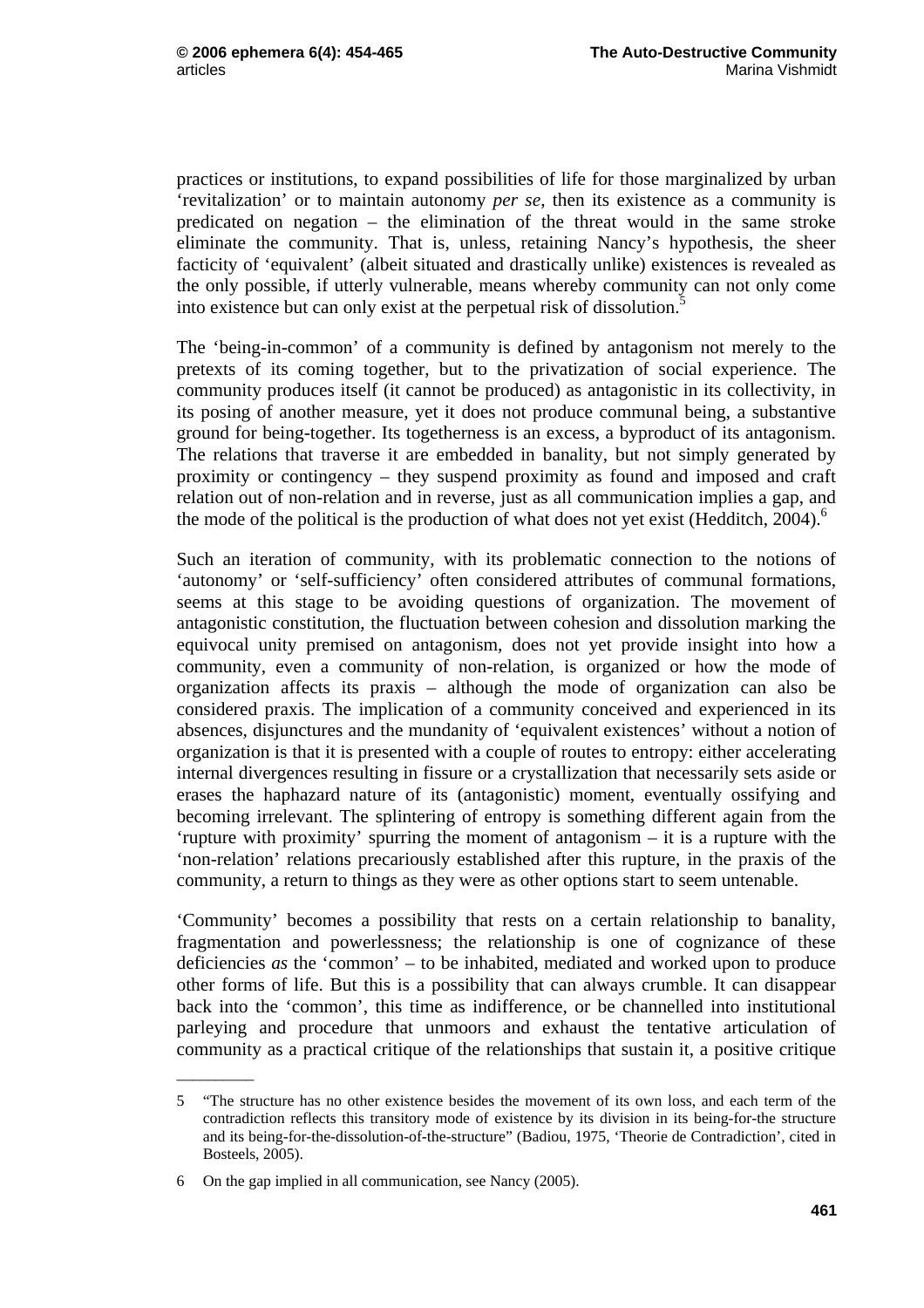in antagonism. For a community to gain 'inclusion' could describe a 'vertical' factor gaining an advantage in this transversality of relations that unbalances the tendency to diffuse and expand, an influence of constriction and consolidation that marks the ceaseless operation of power relations.

Such a thinking of community as the production and alliance of singularities that do not lend themselves to representation can prefigure a 'potential politics' that stem from an engagement with immanence, with dailiness, as a striated and situated 'common' that produces singular beings and the relations/non-relation between them. This 'common' is also, to a large extent, an anomic condition that is the pretext of community formation – as a spur to antagonism, and the limit that it is perpetually facing. The 'being such' enlarges the potential field of communication and action, as it does not imply a preliminary ideological sifting in order to accede to community membership; it establishes difference as not simply the object of tolerance, but as a material condition of action and mobilization that does not subsist to be incorporated into the 'pluralist' homogeneity attendant on representational politics beholden to the market. The power of this irreducibility also signals a limit to a mobilized community, which, while appropriating its own 'being thus' is nonetheless planning to be effective in some particular context, which entails a broad commitment to a set of normative or strategic objectives that usually does, minimally, result in subsumption of difference to an overriding goal or framework of goals. Here the community can abolish itself by default, as it defers thematizing those relations until they dissolve in individual agendas or are displaced into the techniques of representation. With a view towards contemporary anti-capitalist campaigns and skirmishes, these are for the most part enacting the 'right of resistance' and/or a pure transformative impulse towards the intolerable. However, the political terrain is heterogeneous to the extreme, and the actual margin of change so small that numerous 'communities of action' are defeated by the temporal scope and reticence of wider support for their activities and dissolve back into the anomie that produced them. They may seek to abolish themselves (in the sense of abolishing the circumstances that bring them together), but without a strong local infrastructure of support and collaboration, or an appropriate political situation more broadly, the circumstances can take the initiative in the end.

## **Contort Yourself**

Here is also a question of production. What is the community of singularities, the 'whatever' community, capable of producing ? It is only capable of producing itself as a mobilization of its own anomic conditions so long before it lapses back into reproducing that anomie passively, either in dispersion or representation. It is acknowledged that Marx's call to the working class to abolish themselves as a working class, thereby laying the foundation for the first emergence of humanity, was a universal call. Each member of the category 'working-class', each 'working-class' group or circle has limited resources and cannot make the revolution on their own. In today's conjuncture, the thoroughly networked and communicative collective subjects of resistance can only make the smallest intervention in the state of things globally, albeit there are more significant transitions locally. Yet the self-abolition of the working class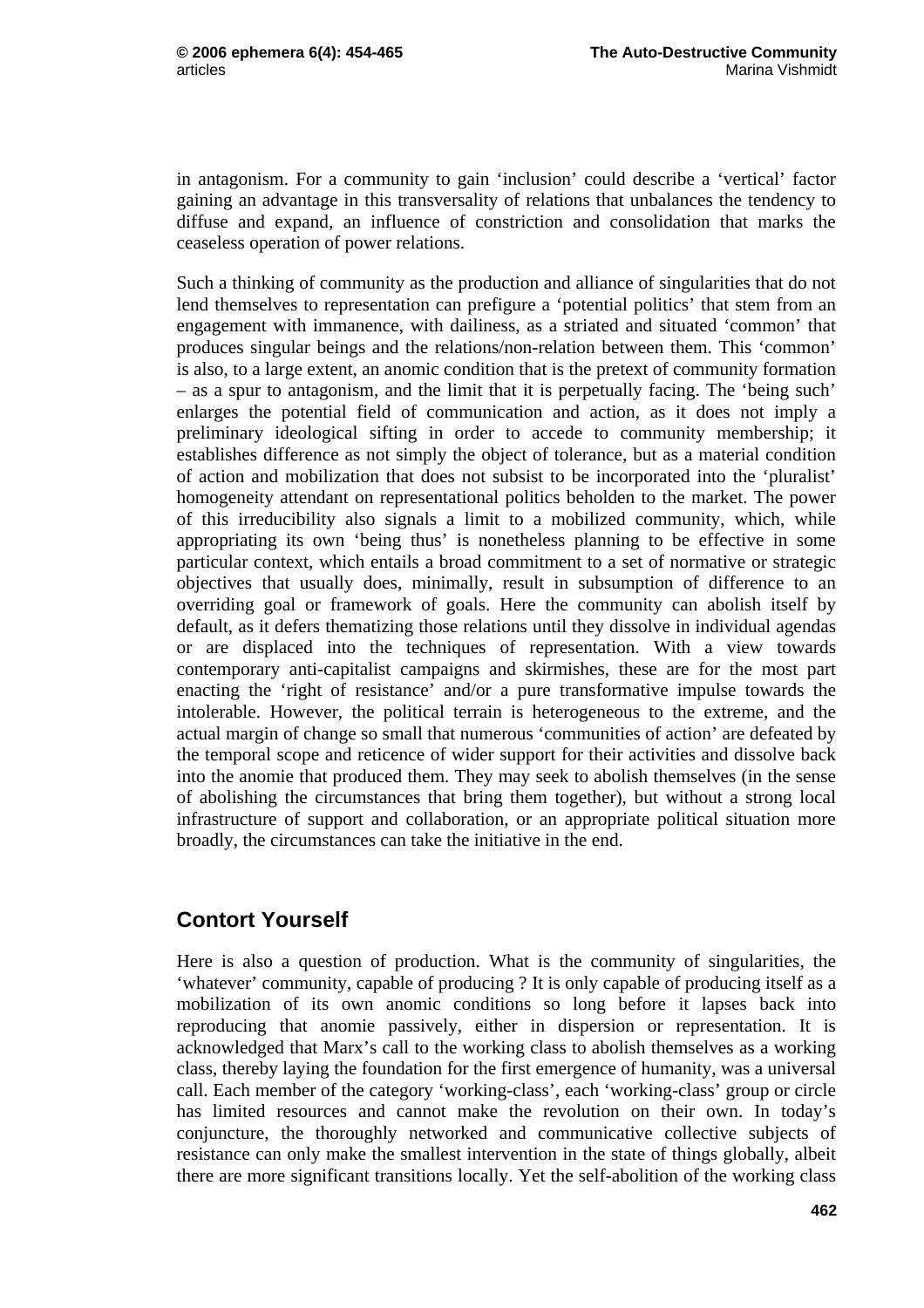seems more remote than ever, not counting its eradication in the formulae of immaterial labour theorists. There is no contemporary usage of this term that is not problematic. The 'working class' is a category that, at baseline, simply includes all those who are compelled to exchange their labour for survival. And yet from the start the degree of autonomy in the terms of the exchange, and the measure of surplus value produced, inscribes a lot of analytical and practical complexity in the contemporary use of this term. There is also the discussion of debt and credit that prevails to exert discipline over and maintain the contours of the working-class once it's been shorn of any political or cultural connotations, which is explored well in see Loren Goldner's writing on 'fictitious capital'. For our purposes here, however, the problematic status of 'workingclass' may point to transformations in capital, and in the constitution of struggles against it, but it does not point to its obsolescence.

What sort of collectivity, and what sort of temporality, is envisioned or assumed in working class self-abolition? Does it include the cognizance of anomic 'being-incommon' as the working-class condition, the salient condition that needs to be appropriated in the drive to refuse work, refuse value and create other relations, or, a different 'being-in-common' that can only be projected by utopia until it becomes praxis? Inasmuch as this 'being-in-common' does not accede to any extraneous or natural determinants, it also presents itself as socially and culturally produced, and as such, always political, and always the ground of contestation.

The 'common' is a ground of potential politics, while the community in relation to this ground cannot guarantee, or exist towards, a politics – its constitution is simply a movement of appropriation of this 'common' in all its unpredictability and occasional futility. The self-abolition of the working-class is a determinate objective realized through working-class self-activity. Yet the self-activity of a community mediated by the facticity of what Giorgio Agamben calls 'whatever being' is also performing a movement of dissolution, but along a different axis, a movement of dissolution oscillating between the 'not-yet' and 'never-was' of its anomic circumstance. Just as the horizon of self-abolition is the existence of a 'truly human community' (this at a level of abstraction of course which is rhetorical, hence cannot account for the internal differentiation of the movement of change or the instigators of it), the premise of a 'truly human community' impels the formation of a 'whatever community' internally, a premise that sustains internal variation and drift even as it pits itself as a conflictual unity against something in particular.

However, the precept of self-abolition and the auto-destructive tendencies of the 'inoperative community' in action (such an understanding of community applied to groupings in other situations may yield other analyses) may seem to be incompatible. Whereas the former presupposes an operative unification at the level of class interests and an agreement on the necessary preconditions to make a revolution in order to render those interests obsolete, the latter can only generate ephemeral agreements in the oscillation between mobilization and acquiescence to its anomic state. The contradictions of a community based on the incommensurability of 'being thus' can be incredibly productive, but can likewise act to thwart a reflexivity in response to questions of organization and the exercise of power, as well as triggering a reverse momentum that can either dissolve the community or overdetermine it vis-à-vis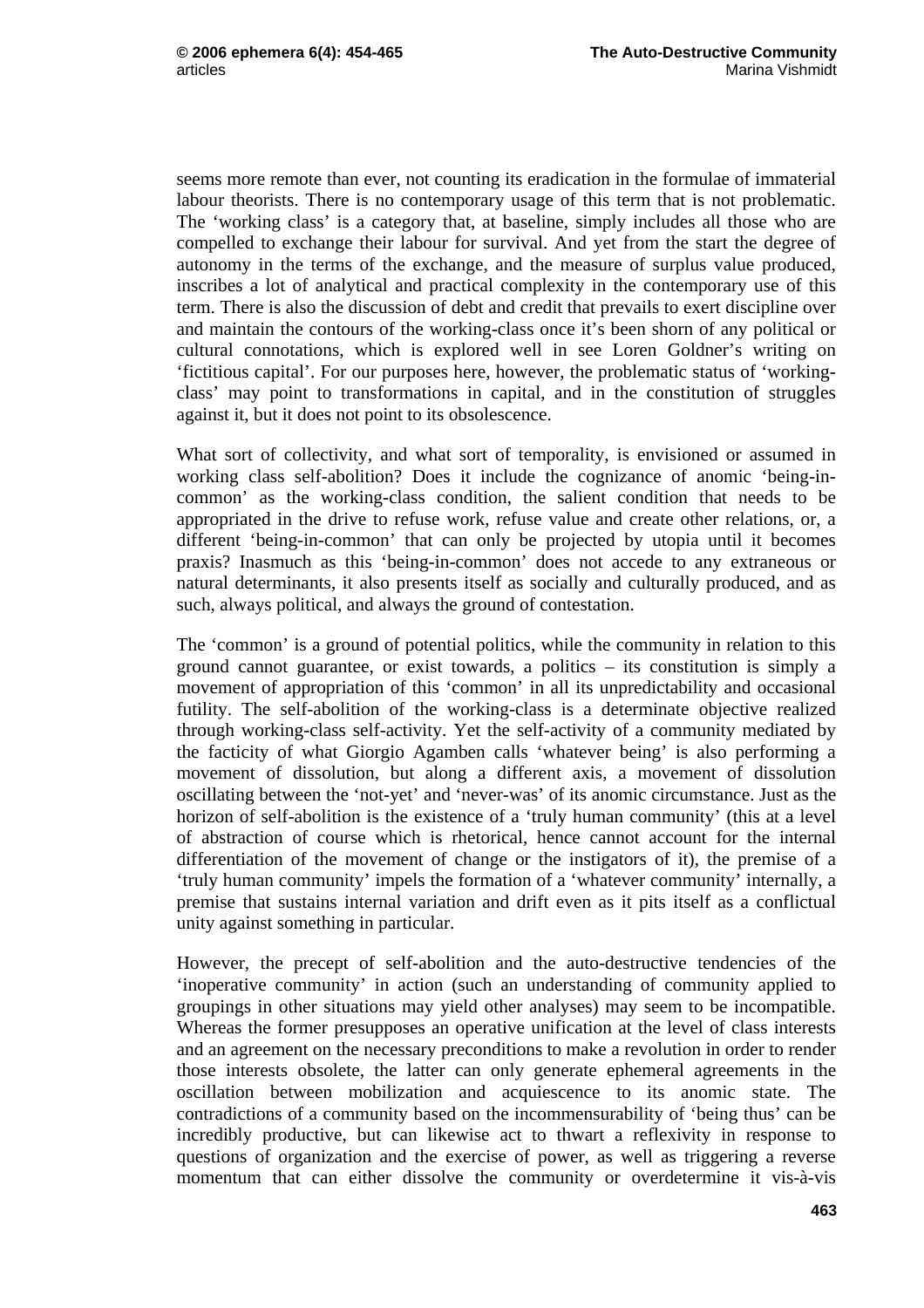established political channels. It also enacts the limitations implicit in the clarion call of Marx's discussion of self-abolition: the eradication of the grounds of unity (exploitation) does not necessarily prompt a negative dialectic of unity, particularly when this unity is seen sceptically in the first place.

It is difficult, at least in the present day, to imagine a group organizing around the elimination of the conditions of its existence, i.e. capital; they could, more plausibly, organize around certain objectionable facets of those conditions, and perhaps, in this way, acquire enough momentum to start interrogating the structural supports of those conditions more profoundly. That this rarely happens without shifting the whole endeavour to a level of abstraction that is simply ineffectual has been observed regularly. But it could also be argued that this is a risk that the systematic and broad level of contestation that any approach towards 'self-abolition' must assume, an escalation in the face of impossibility and irrelevance. It may be the crucial difference between a slow and emergent movement that de-legitimates local power structures while gradually inventing modes of co-operation less mediated by money/the state and an isolated minority holding local power structures to a democratic standard those structures themselves have long de facto abandoned.

But the apparent incompatibility may have different implications in practice. The Marxian dialectics of 'self-abolition' offers the grounding political dimension of 'circumstances of power – circumstances of property' earlier cited to the very nuanced and generative level of abstraction where Nancy and Agamben operate, and to mitigate their more aporetic tendencies in the elaboration of a 'potential politics'. Working in this intesection could develop a materialist account capable of encompassing both struggle and the banality and vulnerability-in-common of an 'inoperative community'; how it is powerful, how it is weak; how it may be resistant and how it may be reactionary. It would also examine the economic and social circumstances that block the possibility of catalyzing forms of social production relying neither on identity nor the ambiguous resistance of being-in-common. This is perhaps the secret thought of the 'self-abolishing' community.

- Agamben, G. (2001) *The Coming Community*, trans. M. Hardt. Minneapolis and London: University of Minnesota Press. **references** 
	- Bosteels, B. (2005) 'The Red Years', *positions: east asia cultures critique*, 13(3): 575-634.
	- Cleaver, H. (2000) *Reading Capital Politically*. Leeds, Edinburgh and San Francisco: AK Press and Anti/Theses.
	- Hedditch, E. (2004) 'Now that We are Persons', *Mute*, 27 [http://www.metamute.org/en/Now-that-Weare-Persons].
	- Holstein, L. (1979) 'Working Class Self-Activity: A Response to Kim Moody', *Urgent Tasks*, 19 [http://www.sojournertruth.net/wcsa.pdf].
	- Lanz, S. (2006) 'Capillaries of Emancipation: Substitute economies and urban movements in Rio de Janeiro and Buenos Aires', *metroZones*, 5 [http://www.metrozones.info/coop/kapill\_01.html].
	- Marx, K. (1845) 'The Holy Family or Critique of Critical Criticism. Against Bruno Bauer and Company', [http://www.marxists.org/archive/marx/works/1845/holy-family/].
	- Morfino, V. (2005) 'An Althusserian Lexicon', *borderlands e-journal*, 4(2) [http://www.borderlandsejournal.adelaide.edu.au/vol4no2\_2005/morfino\_lexicon.htm].